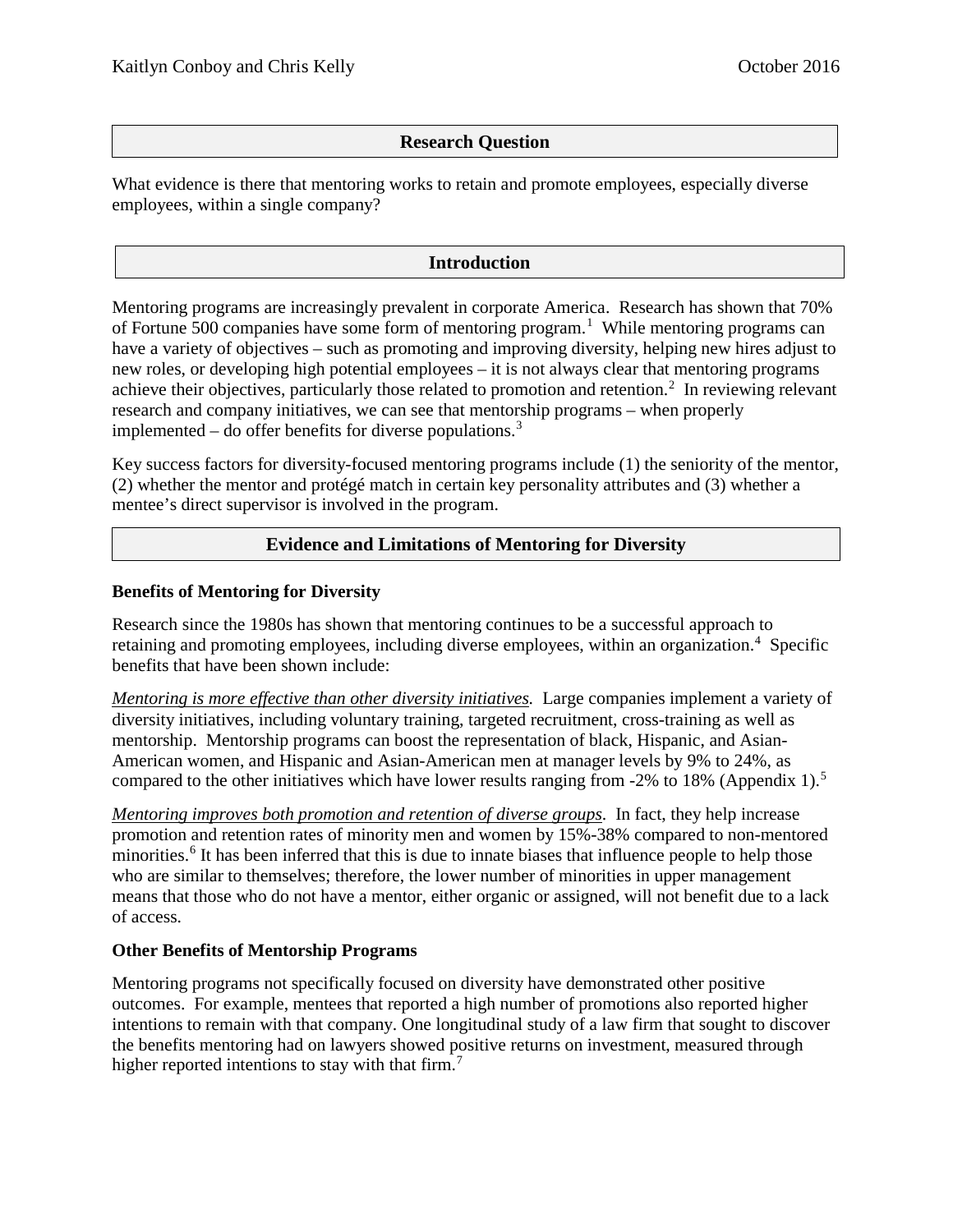#### **Limitations and Negative Outcomes**

While mentoring programs have positive outcomes for diversity, mentoring programs do not benefit all diverse populations equally, have other drawbacks. For example:

*Men benefit more.* Often through the efforts of "sponsors" – special mentors who go beyond providing the traditional feedback and advice-giving to the mentee- who use his or her influence to actively advocate for the mentee.<sup>[8](#page-6-0)</sup>

*High performers and white women benefit least*. Data from a Sun Microsystems case indicates that high performers benefit least from mentorship programs, which suggests that mentorship resources are better spent on improving low performers.<sup>[9](#page-6-1)</sup> Several studies also show that white women don't benefit from mentoring programs as much as other minority groups in terms of promotion and retention. [10](#page-6-2)

*Ineffective mentors may do more harm than good.* Several studies found that mentees can suffer from disillusionment and stifled careers if ineffectively mentored. Furthermore, feelings of isolation due to extreme dependence on the mentor was another negative side effect associated with mentorships with poor matches. $^{11}$  $^{11}$  $^{11}$ 

### **Best Practices**

To successfully implement a mentoring program targeted at diversity, companies should consider the following best practices:

*Engage senior mentors*. Female mentees who had more senior level mentors experienced higher promotion and retention rates than those with more junior mentors. For example, after experiencing issues with promoting women to senior levels, Goldman Sachs launched an initiative that assigned each of its senior-most members to mentor groups of five women. Within five years, 70% of those women had advanced to managing director roles.<sup>[12](#page-6-4)</sup>

*Assess for shared values and personalities*. Several studies not specifically focused on diversity have shown that where the mentor and mentee genuinely value the relationship with each other, and where they are similar along two key "Big Five" personality traits – conscientiousness and openness to experience – they experienced average promotion rates  $25\%$  higher as compared to a control.<sup>[13](#page-6-5)</sup>

*Involve direct managers*. Mentorship programs that do not involve mentee supervisors communicates that diversity is an "HR problem" that does not require manager support. To combat this, Deutsche Bank involved supervisors in a comprehensive diversity initiative that included leadership evaluations, external coaching, and leadership workshops – all closely coordinated with a mentorship program – which resulted in promotion rates of 33% after one year.<sup>[14](#page-6-6)</sup>

#### **Conclusion**

Mentoring has been proven to be more successful at promoting workplace diversity than diversity training programs alone. One key challenge is structuring the program so that it benefits all diverse groups. Mentorship programs are most likely to improve promotion and retention of diverse groups if senior level executives act as mentors, if potential mentors and mentees are assessed and matched on Big Five personality traits, and if direct managers of mentees are engaged and involved with the mentorship program.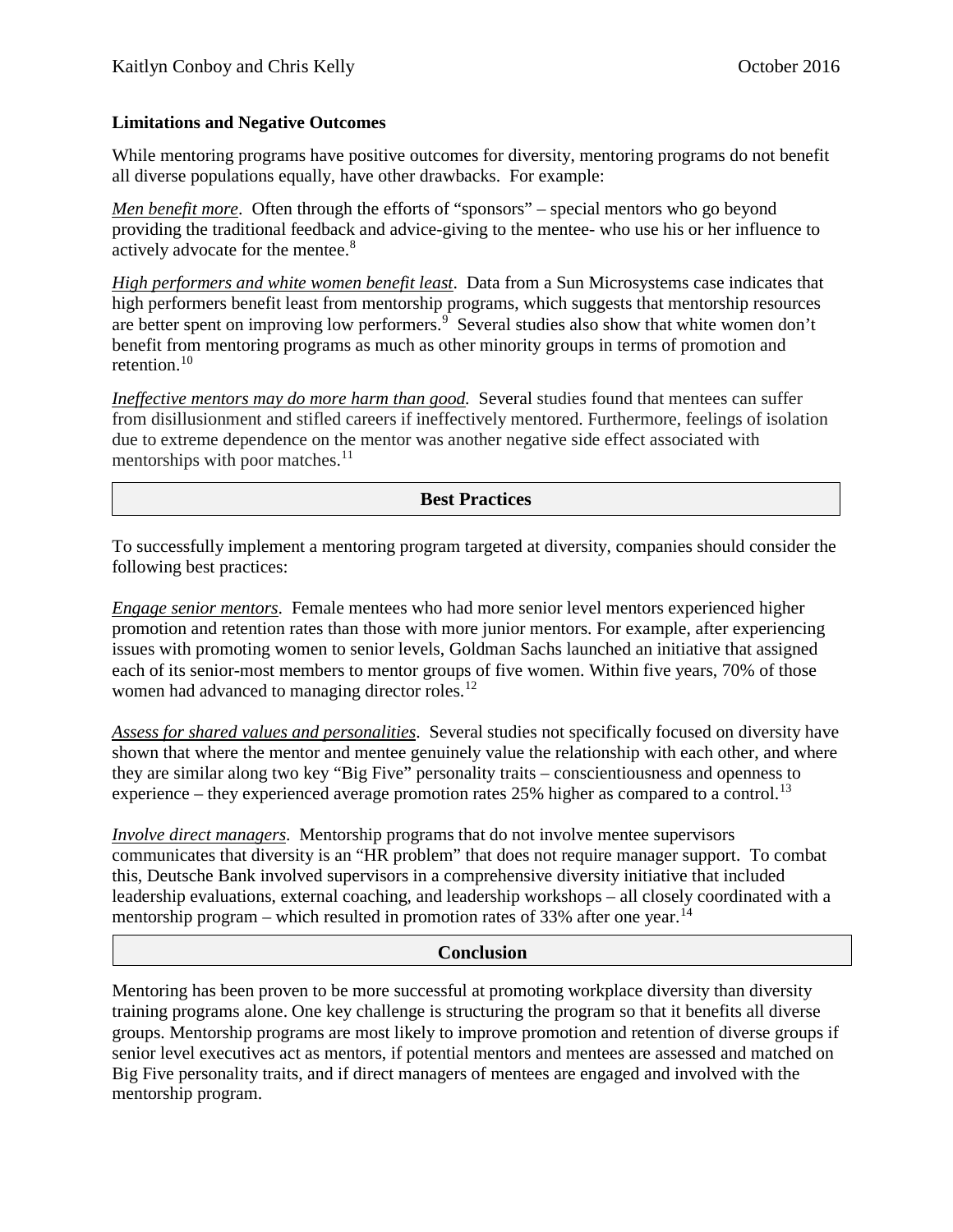#### Appendix 1

# **Diversity Programs That Get Results**

Companies do a better job of increasing diversity when they forgo the control tactics and frame their efforts more positively. The most effective programs spark engagement, increase contact among different groups, or draw on people's strong desire to look good to others.

#### % CHANGE OVER FIVE YEARS IN REPRESENTATION AMONG MANAGERS

|                                   | White  |         | <b>Black</b> |         | Hispanic |              | Asian   |         |
|-----------------------------------|--------|---------|--------------|---------|----------|--------------|---------|---------|
| Type of program                   | Men    | Women   | Men          | Women   | Men      | <b>Women</b> | Men     | Women   |
| Voluntary training                |        |         | $+13.3$      |         | $+9.1$   |              | $+9.3$  | $+12.6$ |
| Self-managed teams                | $-2.8$ | $+5.6$  | $+3.4$       | $+3.9$  |          |              |         | $+3.6$  |
| Cross-training                    | $-1.4$ | $+3.0$  | $+2.7$       | $+3.0$  | $-3.9$   |              | $+6.5$  | $+4.1$  |
| College recruitment: women*       | $-2.0$ | $+10.2$ | $+7.9$       | $+8.7$  |          | $+10.0$      | $+18.3$ | $+8.6$  |
| College recruitment: minorities** |        |         | $+7.7$       | $+8.9$  |          |              |         |         |
| Mentoring                         |        |         |              | $+18.0$ | $+9.1$   | $+23.7$      | $+18.0$ | $+24.0$ |
| Diversity task forces             | $-3.3$ | $+11.6$ | $+8.7$       | $+22.7$ | $+12.0$  | $+16.2$      | $+30.2$ | $+24.2$ |
| Diversity managers                |        | $+7.5$  | $+17.0$      | $+11.1$ |          | $+18.2$      | $+10.9$ | $+13.6$ |

\*College recruitment targeting women turns recruiting managers into diversity champions, so it also helps boost the numbers for black and Asian-American men. \*\* College recruitment targeting minorities often focuses on historically black schools, which lifts the numbers of African-American men and women.

NOTE GRAY INDICATES NO STATISTICAL CERTAINTY OF A PROGRAM'S EFFECT.

SOURCE AUTHORS' STUDY OF 829 MIDSIZE AND LARGE U.S. FIRMS. THE ANALYSIS ISOLATED THE EFFECTS OF DIVERSITY PROGRAMS FROM EVERYTHING ELSE GOING ON IN THE COMPANIES AND IN THE ECONOMY.

FROM "WHY DIVERSITY PROGRAMS FAIL," BY FRANK DOBBIN AND ALEXANDRA KALEV, JULY-AUGUST 2016

C HBR.ORG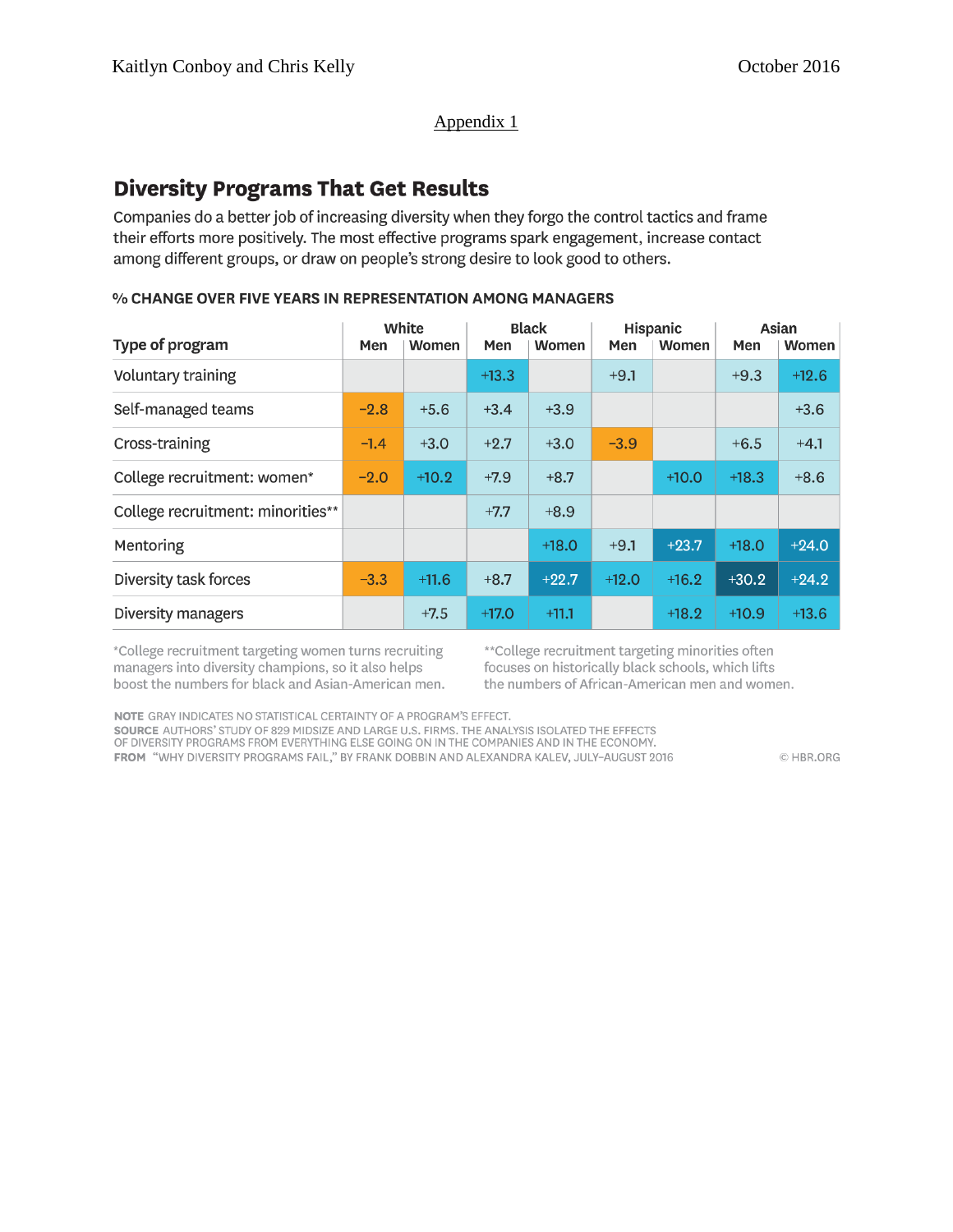# Appendix 2

| <b>Table 1</b><br><b>Means, Standard Deviations, and Correlations</b> |           |          |         |         |        |           |                          |           |          |      |       |
|-----------------------------------------------------------------------|-----------|----------|---------|---------|--------|-----------|--------------------------|-----------|----------|------|-------|
|                                                                       |           | 2        | 3       | 4       | 5      | 6         | 7                        | 8         | 9        | 10   | 11    |
| 1. Mentor experience                                                  | --        |          |         |         |        |           |                          |           |          |      |       |
| 2. Salary                                                             | $.34**$   |          |         |         |        |           |                          |           |          |      |       |
| 3. Promotion rate                                                     | $.27**$   | $.31**$  |         |         |        |           |                          |           |          |      |       |
| 4. Career success                                                     | $.33**$   | $.27**$  | $.23**$ |         |        |           |                          |           |          |      |       |
| 5. Job satisfaction                                                   | .03       | .03      | $.21**$ | $.39**$ | –      |           |                          |           |          |      |       |
| 6. Gender                                                             | .07       | $-.22**$ | $-.05$  | $-.03$  | $-.06$ |           |                          |           |          |      |       |
| 7. Age                                                                | $-.02$    | $.39**$  | .12     | .06     | .07    | $-.10$    | $\overline{\phantom{a}}$ |           |          |      |       |
| 8. Race                                                               | .10       | $-.03$   | .06     | .07     | .13    | .06       | $-.05$                   |           |          |      |       |
| 9. Education                                                          | .14       | $.45**$  | .07     | .11     | .05    | $-.03$    | .08                      | .04       |          |      |       |
| 10. Organizational tenure                                             | .16       | $.42**$  | $.32**$ | .05     | .10    | $-.01$    | .37                      | .03       | $.21***$ |      |       |
| 11. Hours worked                                                      | $.17*$    | $.57**$  | .03     | .11     | .05    | $-.27$ ** | .09                      | .12       | $.18*$   | .05  |       |
| М                                                                     | <b>NA</b> | 50,665   | 1.53    | 3.70    | 4.00   | <b>NA</b> | 42.49                    | <b>NA</b> | NA       | 8.98 | 42.87 |
| SD                                                                    | NA        | 16,902   | 2.28    | .61     | .64    | NA        | 9.17                     | NA        | NA       | 7.22 | 11.09 |

Note: Pairwise N ranges from 127 to 157.<br>\* $p < .05$ . \*\* $p < .01$ .

| <b>Regression Results</b>   |                                        |           |                       |                         |  |  |  |  |  |
|-----------------------------|----------------------------------------|-----------|-----------------------|-------------------------|--|--|--|--|--|
|                             | <b>Standardized Regression Weights</b> |           |                       |                         |  |  |  |  |  |
| <b>Independent Variable</b> | <b>Salary</b>                          | Promotion | <b>Career Success</b> | <b>Job Satisfaction</b> |  |  |  |  |  |
| Step 1                      |                                        |           |                       |                         |  |  |  |  |  |
| Gender                      | $-.08$                                 | $-.08$    | $-.04$                | $-.06$                  |  |  |  |  |  |
| Age                         | $.23***$                               | .03       | .08                   | .04                     |  |  |  |  |  |
| Race                        | $-11$                                  | .05       | .04                   | .13                     |  |  |  |  |  |
| Education                   | $.28***$                               | $-.02$    | .06                   | .02                     |  |  |  |  |  |
| Organizational tenure       | $.23***$                               | $.27**$   | $-.05$                | .08                     |  |  |  |  |  |
| <b>Hours</b> worked         | .45***                                 | $-.05$    | .03                   | .01                     |  |  |  |  |  |
| $R^2\Delta$                 | 62***                                  | $.11*$    | .03                   | .03                     |  |  |  |  |  |
| Step 2                      |                                        |           |                       |                         |  |  |  |  |  |
| Mentor experience           | $.21***$                               | $.24**$   | $.32**$               | .01                     |  |  |  |  |  |
| $R^2\Delta$                 | $.04***$                               | $.05**$   | .09**                 | .00                     |  |  |  |  |  |
| $R^2$ total                 | .66                                    | .16       | .12                   | .03                     |  |  |  |  |  |
| F                           | 31.87***                               | $3.19**$  | $2.32*$               | .57                     |  |  |  |  |  |

Table 2

Note: Beta weights are from the final equation.

 $*_{p}$  < .05.  $*_{p}$  < .01.  $*_{p}$  < .001.

[xv](#page-6-7)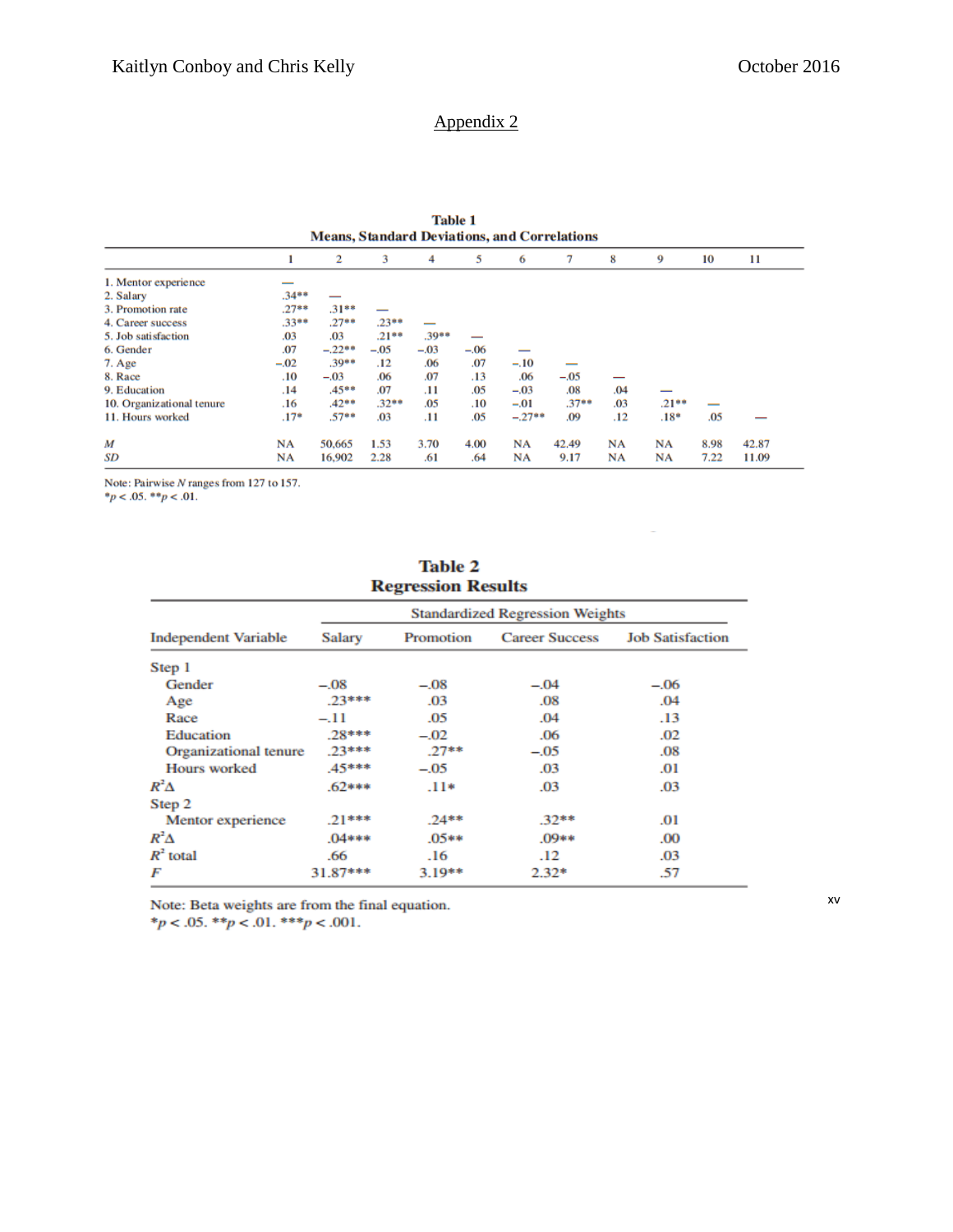|              | Career mobility/<br>opportunity |      | Recognition |      | Satisfaction |      | Promotions |       |
|--------------|---------------------------------|------|-------------|------|--------------|------|------------|-------|
| Group        |                                 | S.D. | м           | S.D. | м            | S.D. | М          | S.D.5 |
| Mentored     | 4.6                             | 1.1  | 5.2         | 1.4  | 5.5          | 1.3  | 1.3        | 0.8   |
| Non-mentored | 3.4                             | 1.4  | 4.4         | 1.4  | 4.6          | 0.9  | 0.7        | 0.8   |
| High-level   | 4. l                            | 1.4  |             |      | 5.0          | 1.2  |            |       |
| Low-level    | 3.2                             | 1.3  |             |      | 4.6          | 1.3  |            |       |

Table 2. Summary of career/job scales' univariate tests' findings

|                                    | Career mobility/opportunity |          |          |            | Recognition |        |  |
|------------------------------------|-----------------------------|----------|----------|------------|-------------|--------|--|
| Effect                             | ΜS                          | F        |          |            | МS          | F      |  |
| Mentor                             | 36.08                       | 26.65*   |          |            | 11.75       | 7.23†  |  |
| Mentor × sex                       | 0.74                        | 0.55     |          |            | 0.27        | 0.17   |  |
| Mentor × level                     | 1.09                        | 0.81     |          |            | 0.02        | 0.01   |  |
| Mentor $\times$ sex $\times$ level | 4.33                        | 3.20     |          |            | 0.22        | 0.13   |  |
| Sex                                | 2.01                        | 1.48     |          |            | 1.51        | 0.93   |  |
| Level                              | 27.42                       | 20.25*   |          |            | 4.04        | 2.49   |  |
| $Sex \times level$                 | 4.91                        | 3.63     |          |            | 5.07        | 3.12   |  |
|                                    | Satisfaction                |          | Security | Promotions |             |        |  |
| Effect                             | МS                          | F        | МS       | F          | МS          | F      |  |
| Mentor                             | 13.30                       | $10.83*$ | 6.36     | 2.88       | 10.42       | 16.32* |  |
| Mentor × sex                       | 0.08                        | 0.07     | 0.29     | 0.13       | 0.07        | 0.12   |  |
| Mentor × level                     | 0.15                        | 0.12     | 1.00     | 0.46       | 0.63        | 0.99   |  |
| Mentor $\times$ sex $\times$ level | 0.63                        | 0.51     | 0.53     | 0.24       | 0.29        | 0.45   |  |
| <b>Sex</b>                         | 2.63                        | 2.14‡    | 0.13     | 0.06       | 0.85        | 1.33   |  |
| Level                              | 6.92                        | 5.64     | 0.80     | 0.36       | 2.13        | 3.34   |  |
| Sex × level                        | 8.53                        | 6.95†    | 6.95     | 3.15       | 0.07        | 0.11   |  |
| Error                              | 0.83                        |          |          |            |             |        |  |

\* $p$  <0.001;  $\uparrow p$  <0.01;  $\uparrow p$  <0.05.<br>Univariate F-tests = (1,209). §Multivariate  $F = N.S.$ 

[xvi](#page-6-8)

#### **End Note Citations**

<sup>1</sup> Schooley, Claire. "Drive Employee Talent Development Through Business Mentoring Programs." Boston University. Forrester Research Representatives, 6 Aug. 2010. Web. 30 Sept. 2016.

<sup>2</sup> "HOW TO BUILD A SUCCESSFUL MENTORING PROGRAM." University of North Carolina. Kenan-Flagler Business School, n.d. Web. 6 Oct. 2016

<sup>3</sup> Harvardbiz. "Why Diversity Programs Fail." Harvard Business Review. N.p., 21 Sept. 2016. Web. 06 Oct. 2016.

<sup>4</sup> Workplace Loyalties Change, but the Value of Mentoring Doesn't. Knowledge@Wharton. The Wharton School, University of Pennsylvania, 16 May, 2007. Web. 30 September, 2016.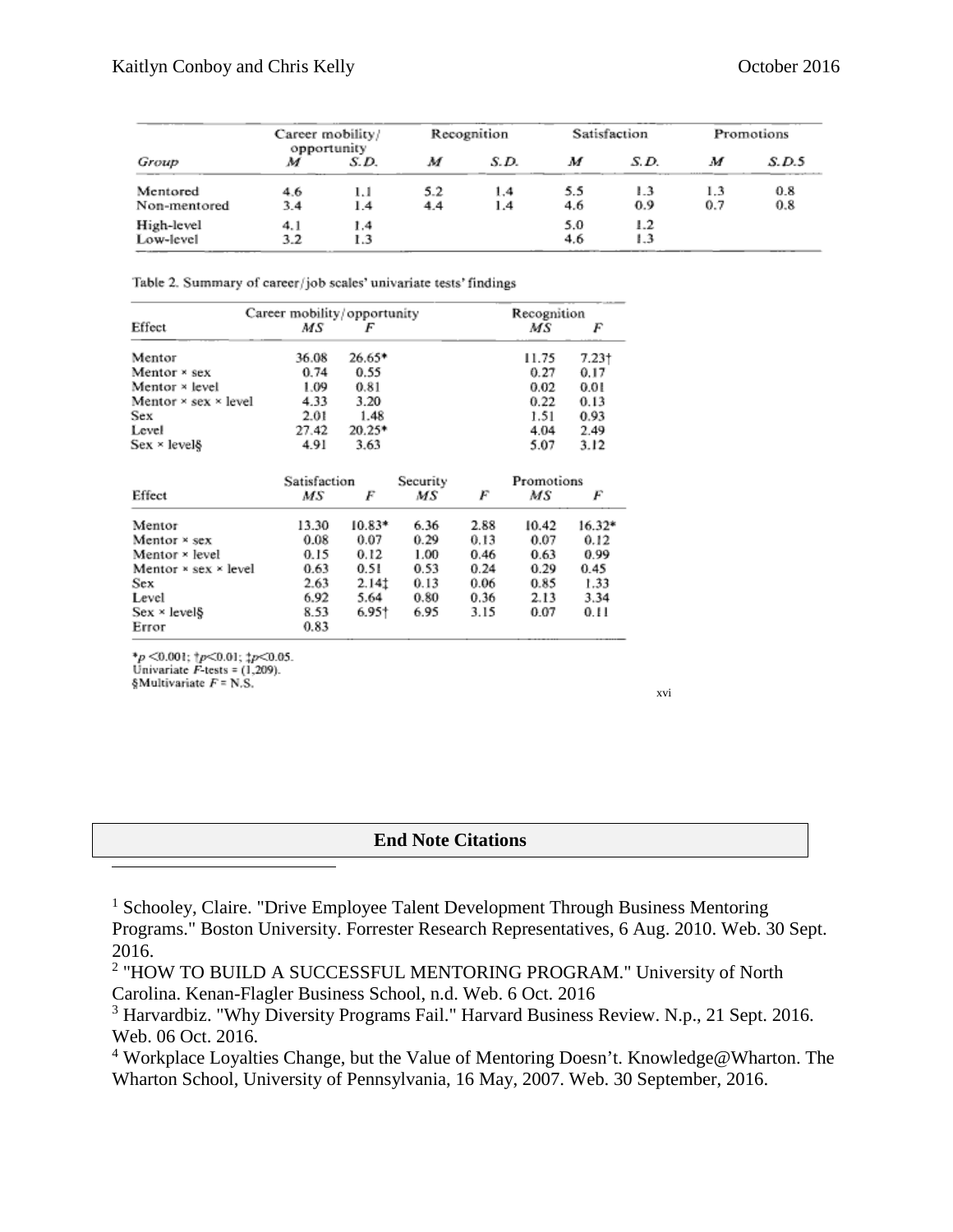[http://knowledge.wharton.upenn.edu/article/workplace-loyalties-change-but-the-value-of](http://knowledge.wharton.upenn.edu/article/workplace-loyalties-change-but-the-value-of-mentoring-doesnt/)[mentoring-doesnt/.](http://knowledge.wharton.upenn.edu/article/workplace-loyalties-change-but-the-value-of-mentoring-doesnt/)

<span id="page-5-4"></span><sup>5</sup> Harvardbiz. "Why Diversity Programs Fail." Harvard Business Review. N.p., 21 Sept. 2016. Web. 06 Oct. 2016.

<span id="page-5-5"></span><sup>6</sup> Williams, C. L., K. Kilanski, and C. Muller. "Corporate Diversity Programs and Gender Inequality in the Oil and Gas Industry." Work and Occupations 41.4 (2014): 440-76. Web.

<span id="page-5-6"></span> $<sup>7</sup>$  Higgins, Monica C., and David A. Thomas. "Constellations and Careers: Toward Understanding</sup> the Effects of Multiple Developmental Relationships." Journal of Organizational Behavior 22.3 (2001): 223-47. Web.

<sup>8</sup> Ibarra, Herminia. "Why Men Still Get More Promotions Than Women."Harvard Business Review. Harvard Business Review, 31 July 2014. Web. 30 Sept. 2016.

<sup>9</sup> Workplace Loyalties Change, but the Value of Mentoring Doesn't. Knowledge@Wharton. The Wharton School, University of Pennsylvania, 16 May, 2007. Web. 30 September, 2016. [http://knowledge.wharton.upenn.edu/article/workplace-loyalties-change-but-the-value-of](http://knowledge.wharton.upenn.edu/article/workplace-loyalties-change-but-the-value-of-mentoring-doesnt/)[mentoring-doesnt/.](http://knowledge.wharton.upenn.edu/article/workplace-loyalties-change-but-the-value-of-mentoring-doesnt/)

<sup>10</sup> Williams, C. L., K. Kilanski, and C. Muller. "Corporate Diversity Programs and Gender Inequality in the Oil and Gas Industry." Work and Occupations 41.4 (2014): 440-76. Web.

<sup>11</sup> Hegstad, Christine D., and Rose Mary Wentling. "Organizational Antecedents And Moderators" That Impact On The Effectiveness Of Exemplary Formal Mentoring Programs In Fortune 500 Companies In The United States." Human Resource Development International 8.4 (2005): 467- 487. Business Source Complete. Web. 30 Sept. 2016.

<sup>12</sup> Sprague, By Kara. "Recruiting and Retaining More Women in Technology Organizations." McKinsey & Company. N.p., n.d. Web. 30 Sept. 2016.

<sup>13</sup> Menges, C. "Toward Improving the Effectiveness of Formal Mentoring Programs: Matching by Personality Matters." Group & Organization Management 41.1 (2015): 98-129. Web.

<sup>14</sup> Ibarra, Herminia. "Why Men Still Get More Promotions Than Women."Harvard Business Review. Harvard Business Review, 31 July 2014. Web. 30 Sept. 2016.

xv Allen, T. D. "Career Success Outcomes Associated With Mentoring Others: A Comparison of Mentors and Nonmentors." Journal of Career Development 32.3 (2006): 272-85. Web.

<span id="page-5-3"></span><span id="page-5-2"></span><span id="page-5-1"></span><span id="page-5-0"></span>xvi FAGENSON, E. A. (1989). The mentor advantage: Perceived career/job experiences of proteges versus non-proteges. Journal of Organizational Behavior (1986-1998), 10(4), 309.